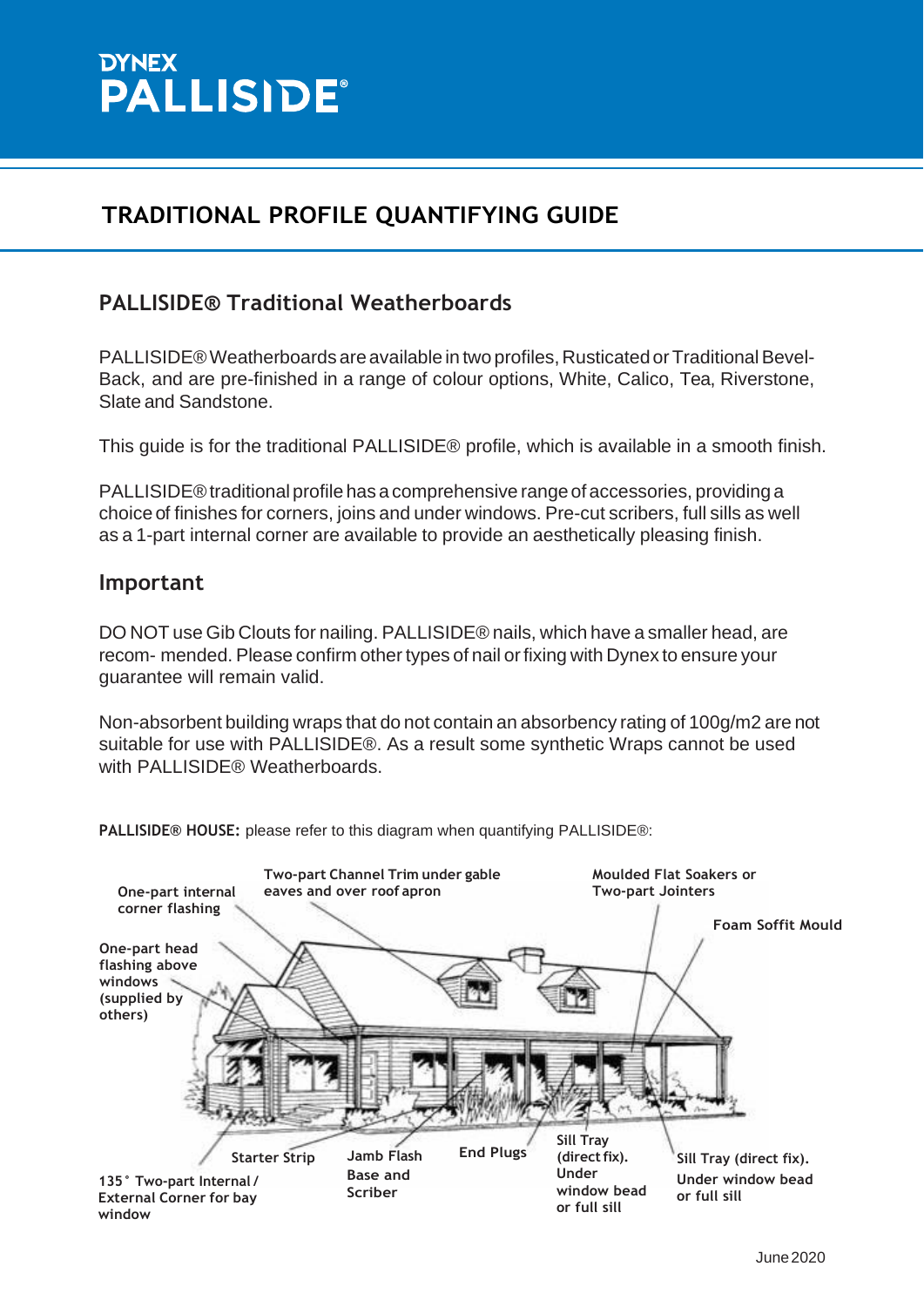

**Please read the PALLISIDE® Technical guide, appropriate PALLISIDE® Direct Fix or Drained Cavity Installation Guide and Window and Internal Corner Technical & Installation Supplimentary guide prior to installation.**

#### **Disclaimer**

The following quantifying information has been created to be used as a guide only.Dynex Extrusions Limited accepts no responsibility for misinterpretation of the descriptions orfor calculations. Should you require further information or assistance please contact your building merchant or contact Dynex direct on 08004DYNEX – (0800 439 639).

#### **1.0 WEATHERBOARDS**

PALLISIDE® Traditional profile comes in a smooth finish and is available in 6 colours six colours. Each Weatherboard is 6.3m long with a nominal cover width of 260mm. Each weatherboard provides a total coverage of 1.638m² per board.

Calculate the total wall area (in square metres i.e. height x length for each wall) then add total of each wall together.

N.B. When calculating the area of each wall, round the wall height (in metres) up to the nearest increment of 260mm, e.g. if the wall height is 2.4m, then round the wall height to 10 courses high  $x$  0.26 = 2.6m, then subtract the total area (in square metres) of the windows and doors. Divide this figure by 1.638 to give the number of weatherboards required. Allow 5% - 10% for wastage.

| <b>DESCRIPTION</b>                                    | <b>PRODUCT</b> | CODE      | <b>COLOUR</b> | QUANTITY<br><b>REQUIRED</b> | <b>UNIT</b><br><b>PRICE</b> | <b>TOTAL</b><br><b>PRICE</b> |
|-------------------------------------------------------|----------------|-----------|---------------|-----------------------------|-----------------------------|------------------------------|
| PALLISIDE TRADITIONAL<br><b>WEATHERBOARDS</b><br>6.3m | ৲≕ন            | FCTRAD6.3 |               |                             |                             |                              |

Each Weatherboard is 8m long with a nominal cover width of 260mm, which provides a total coverage of 2.08m2 per board

#### Made to Order - Minimum Order Quantity applies

| <b>DESCRIPTION</b>                        | <b>PRODUCT</b> | <b>CODE</b> | <b>COLOUR</b> | <b>QUANTITY</b><br>REQUIRED | <b>UNIT</b><br><b>PRICE</b> | <b>TOTAL</b><br><b>PRICE</b> |
|-------------------------------------------|----------------|-------------|---------------|-----------------------------|-----------------------------|------------------------------|
| <b>PALLISIDE</b><br>WEATHERBOARDS<br>8.0m |                | FC  8m      |               |                             |                             |                              |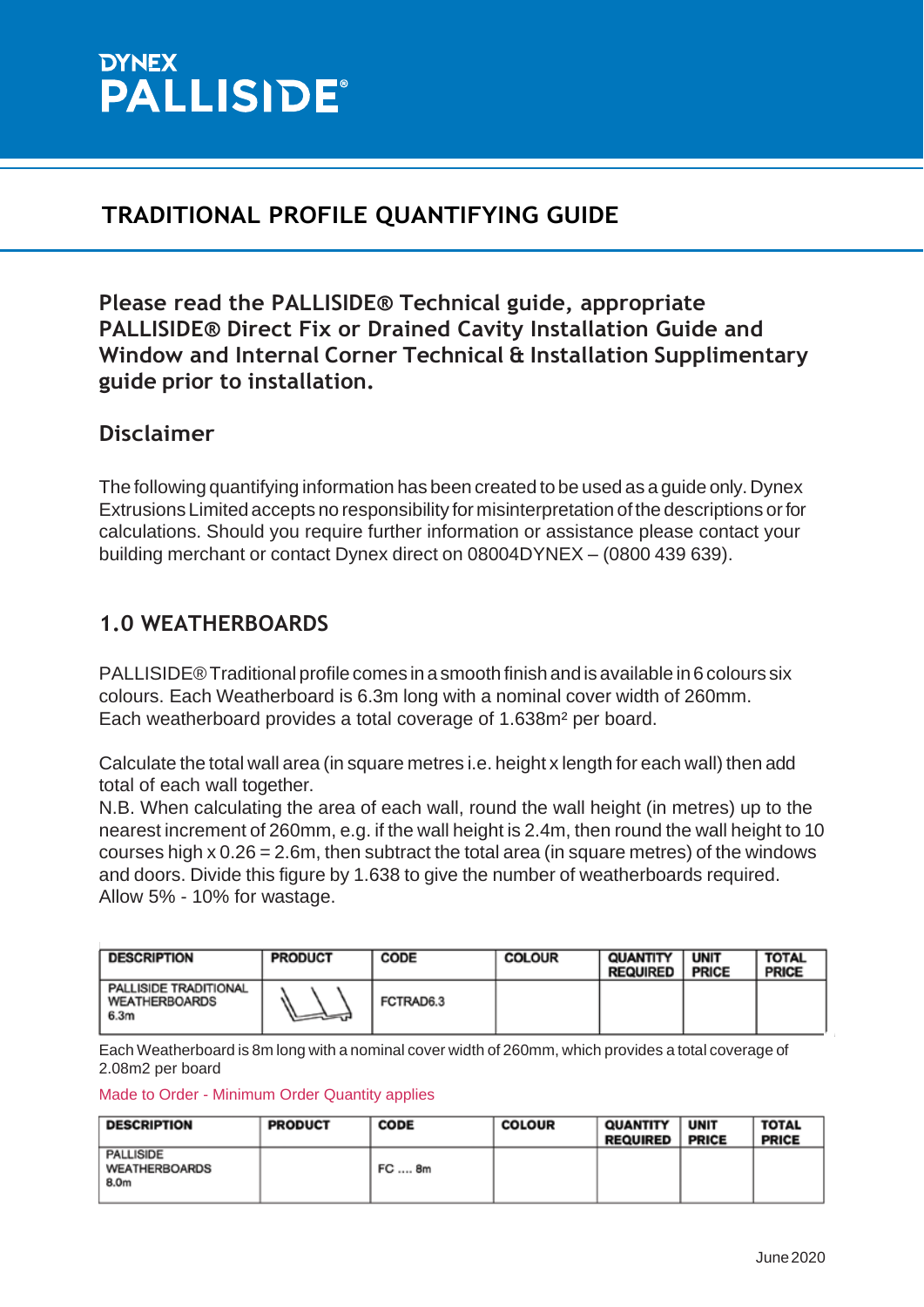

## **2.0 STARTING OPTIONS**

## **2.1 Starting Strip**

Starter strip is used when starting with a full board only.Fixed at maximum 300mm centres, this accessory is fixed in place prior to weatherboard installation. Available in 3.6m lengths.

Calculate the base length (in metres) where a full weatherboard will be used to start. Divide figure by 3.6m to give the total number of lengths required.

| <b>DESCRIPTION</b>                       | <b>PRODUCT</b> | <b>CODE</b> | <b>COLOUR</b>     | <b>QUANTITY</b><br><b>REQUIRED</b> | <b>UNIT</b><br><b>PRICE</b> | <b>TOTAL</b><br><b>PRICE</b> |
|------------------------------------------|----------------|-------------|-------------------|------------------------------------|-----------------------------|------------------------------|
| <b>STARTER STRIP</b><br>3.6 <sub>m</sub> | ⊬              | MVSWHT3.6   | <b>WHITE ONLY</b> |                                    |                             |                              |

## **2.2 Cavity Vermin Tray**

Cavity closers are only required when using PALLISIDE® over a drained cavity. The Cavity Vermin Tray clips in to the PALLISIDE® starter strip at a concrete sub floor. The 20mm cavity closer is an alternative cavity closer when working with a timber sub floor.

Use the calculation of the Starter Strip to determine the number of Vermin Tray required. Calculate the base length (in metres) and divide by 3.0m to give the total number of 20mm cavity closers required.

| <b>DESCRIPTION</b>                                                          | <b>PRODUCT</b> | <b>CODE</b> | <b>COLOUR</b>     | <b>QUANTITY</b><br><b>REQUIRED</b> | <b>UNIT</b><br><b>PRICE</b> | <b>TOTAL</b><br><b>PRICE</b> |
|-----------------------------------------------------------------------------|----------------|-------------|-------------------|------------------------------------|-----------------------------|------------------------------|
| <b>CAVITY VERMIN TRAY</b><br>3.6 <sub>m</sub><br><b>Drained Cavity only</b> |                | MVCVT3.6    | <b>WHITE ONLY</b> |                                    |                             |                              |
| 20mm CAVITY CLOSER<br>3.0 <sub>m</sub><br>Drained Cavity only               |                | CAVT020WHT3 | WHITE ONLY        |                                    |                             |                              |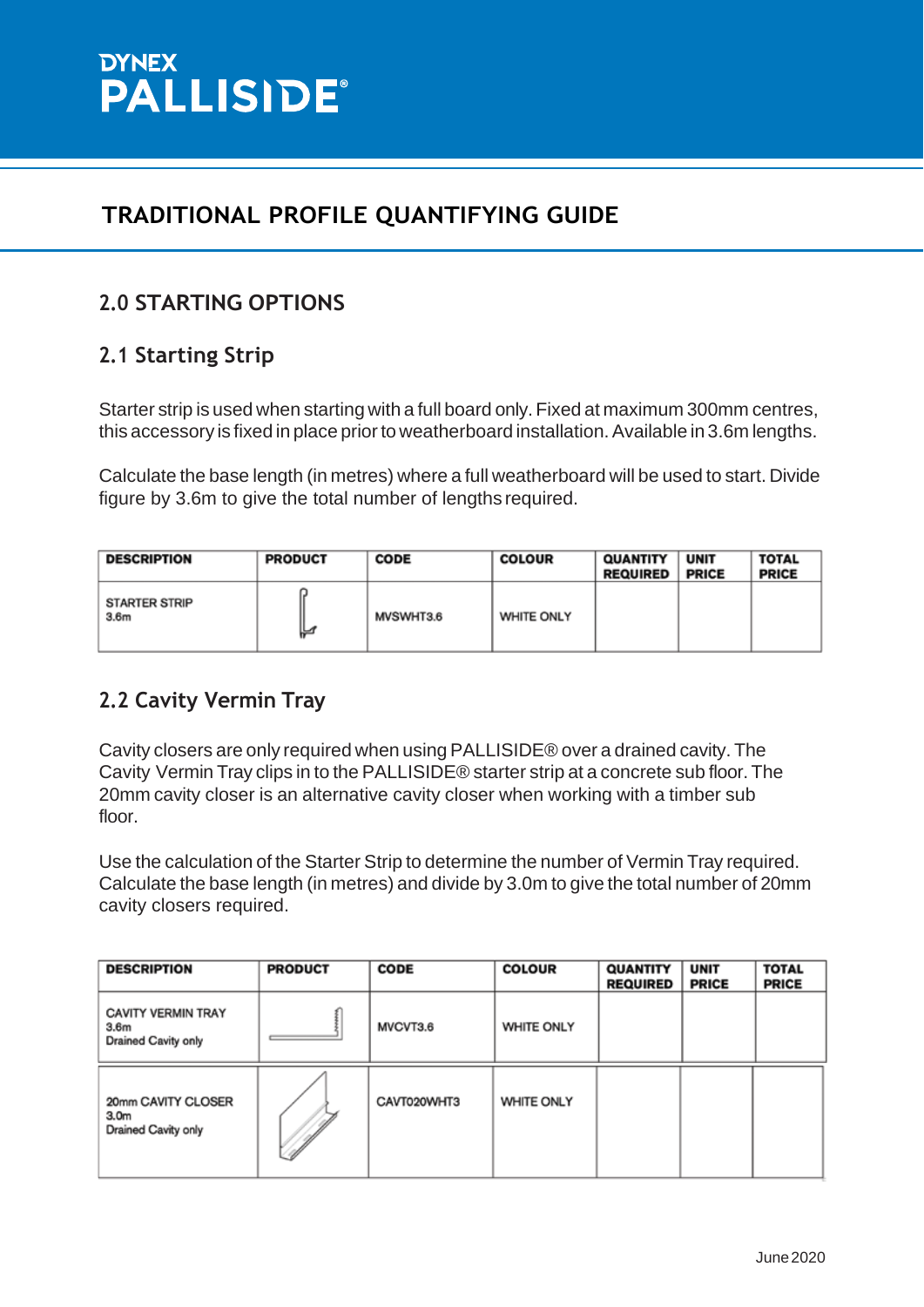

## **2.3 2-Part Channel Trim**

2-Part channel trim can be used as an alternative for tight fitting areas such as Dutch Gables, around dormer windows and tight rakes between two roof lines. It is also useful as a finishing mould on gable ends. 2-Part Channel is the preferred starting option for cut weatherboards when using the Traditional Weatherboard. Available in 3.6m lengths and in the matching PALLISIDE® colours.

Calculate the length/height(in metres) of any areas that meet the above criteria. Divide the total (metres) by 3.6 to give the number of lengthsrequired.

| <b>DESCRIPTION</b>                 | <b>PRODUCT</b> | <b>CODE</b> | <b>COLOUR</b> | <b>QUANTITY</b><br><b>REQUIRED</b> | <b>UNIT</b><br><b>PRICE</b> | <b>TOTAL</b><br><b>PRICE</b> |
|------------------------------------|----------------|-------------|---------------|------------------------------------|-----------------------------|------------------------------|
| 2-PART CHANNEL<br>3.6 <sub>m</sub> | ದ<br>@         | MV2CH3.6    |               |                                    |                             |                              |

#### **2.4 One Part Channel Trim**

Channel trim (J Mould) can be used as a horizontal starting trim for a cut weatherboard. This Trim is also ideal for starting on a split level, along rakes and on upper storeys. Channel Trim can also be used as a vertical trim for finishing or butting into other claddings. Available in 3.6m lengths in the matching PALLISIDE®colours.

Take the total height in (in metres) of all vertical trims and add to the length (in metres) for the desired starting option and divide by 3.6m to give the total number of lengths required.

| <b>DESCRIPTION</b>                                  | <b>PRODUCT</b> | <b>CODE</b> | <b>COLOUR</b> | <b>QUANTITY</b><br><b>REQUIRED</b> | <b>UNIT</b><br><b>PRICE</b> | <b>TOTAL</b><br><b>PRICE</b> |
|-----------------------------------------------------|----------------|-------------|---------------|------------------------------------|-----------------------------|------------------------------|
| ONE PART CHANNEL<br><b>TRIM</b><br>3.6 <sub>m</sub> |                | MVCH3.6     |               |                                    |                             |                              |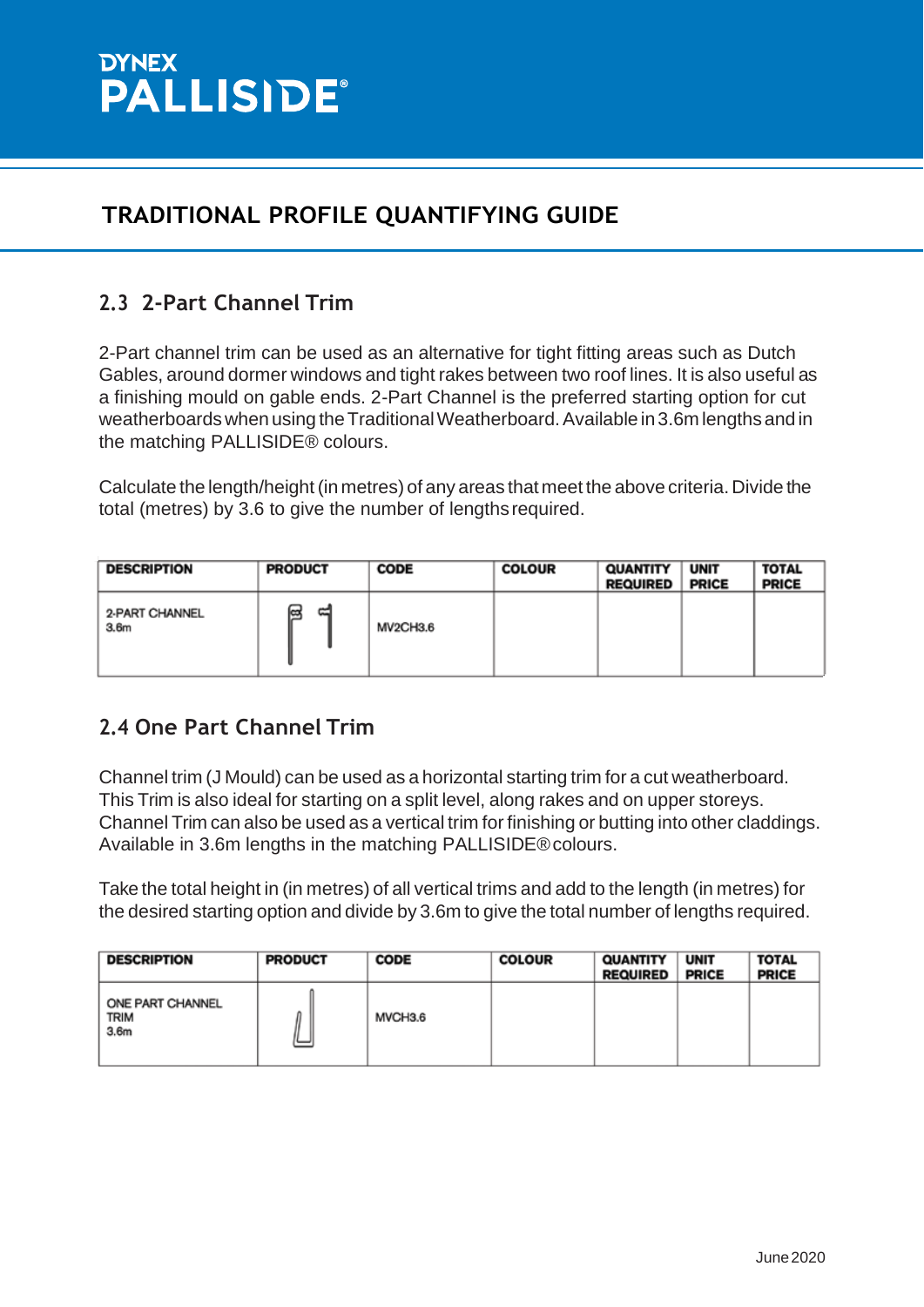

## **3.0 JOINTING OPTIONS**

#### **3.1 Flat Soaker**

Moulded Flat Soakers are the most popular option for joining the Weatherboards. Installed after cladding is complete, the flat soaker matches the profile of the traditional weatherboards. The jointers are fixed using Solvent cement (or MS Sealant). These joints can be fixed off stud if staggered (NB There is no back piece for this accessory).

Allow one Flat Soaker per join for each course of weatherboards e.g. for a 14m run of weatherboards that is 2.4m high,Flat Soakers should be calculated as follows: 2 soakers per 14m (standard board length 5.8m) x 10 courses of board. (10 Courses x .0260m = 2.6) = 20 Flat Soakers.

| <b>DESCRIPTION</b>                           | <b>PRODUCT</b> | CODE            | <b>COLOUR</b> | QUANTITY<br><b>REQUIRED</b> | <b>UNIT</b><br><b>PRICE</b> | <b>TOTAL</b><br><b>PRICE</b> |
|----------------------------------------------|----------------|-----------------|---------------|-----------------------------|-----------------------------|------------------------------|
| <b>MOULDED FLAT</b><br>SOAKER<br>TRADITIONAL |                | <b>MVSFTRAD</b> |               |                             |                             |                              |

#### **3.2 2-Part Jointer**

This option is used on stud when a straight-line join is preferred. The Straight-line can sometimes be disguised by downpipes and is available in 2.7m lengths and in the matching PALLISIDE® colours. The base piece is installed on stud prior to weatherboard installation and the cap piece applied once cladding is complete. Moulded End Plugs are required to finish.

Add the total height of the joins and divide by 2.7m. For heights greater than 2.7m, 2 lengths can be used.

| <b>DESCRIPTION</b>     | <b>PRODUCT</b> | <b>CODE</b>   | <b>COLOUR</b> | <b>QUANTITY</b><br><b>REQUIRED</b> | <b>UNIT</b><br><b>PRICE</b> | <b>TOTAL</b><br><b>PRICE</b> |
|------------------------|----------------|---------------|---------------|------------------------------------|-----------------------------|------------------------------|
| 2-PART JOINTER<br>2.7M |                | <b>MVJ2.7</b> |               |                                    |                             |                              |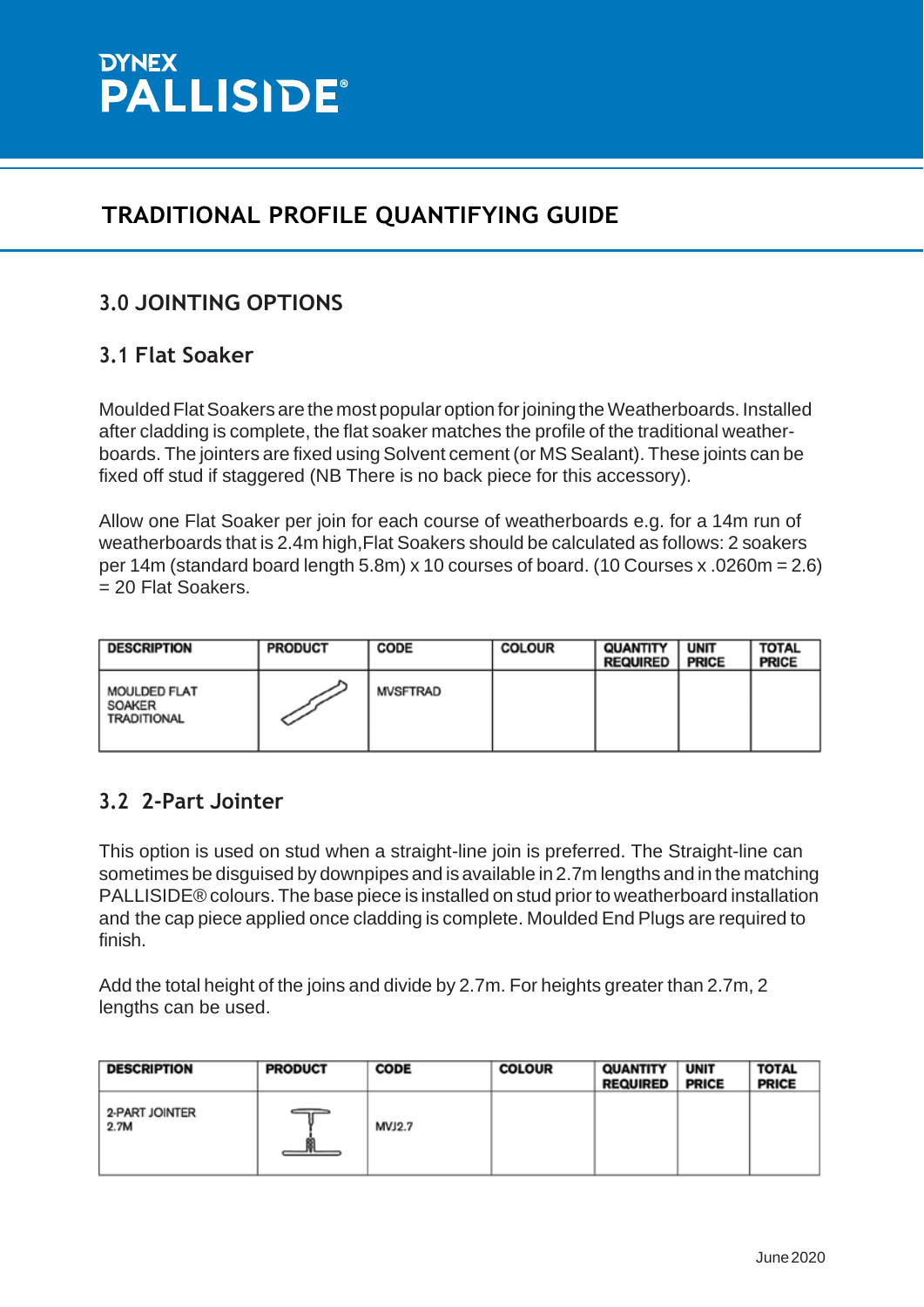

## **4.0 CORNER OPTIONS**

#### **Moulded Soakers**

This option is the most popular for 90° External Corners. Starting with a specially designed base, which is applied prior to the weatherboard installation, the individual soakers are simply clipped in place after the weatherboards are installed for a clean, aesthetically pleasing corner finish.

#### **4.1 Corner Soaker Base**

Available in 2.7m lengths, the Corner Soaker base is unseen after installation. The Corner base is suitable for use with both PALLISIDE® profiles and lengths can be joined for higher corners.

Calculate the total height of the external corners (in metres) and divide by 2.7 to give the total lengths required.

| <b>DESCRIPTION</b>                            | <b>PRODUCT</b> | <b>CODE</b>         | <b>COLOUR</b>     | <b>QUANTITY</b><br><b>REQUIRED</b> | <b>UNIT</b><br><b>PRICE</b> | <b>TOTAL</b><br><b>PRICE</b> |
|-----------------------------------------------|----------------|---------------------|-------------------|------------------------------------|-----------------------------|------------------------------|
| <b>CORNER SOAKER BASE</b><br>2.7 <sub>m</sub> | ಕ್ನ∕           | MVCB <sub>2.7</sub> | <b>WHITE ONLY</b> |                                    |                             |                              |

#### **4.12 Moulded Corner Soaker**

Like the Weatherboards, the PALLISIDE® Moulded Corner Soakers are a double profile (260mm high) and fit the traditional profiles and are available in PALLISIDE® colours.

| <b>DESCRIPTION</b>                         | <b>PRODUCT</b> | <b>CODE</b> | <b>COLOUR</b> | QUANTITY<br><b>REQUIRED</b> | <b>UNIT</b><br><b>PRICE</b> | <b>TOTAL</b><br><b>PRICE</b> |
|--------------------------------------------|----------------|-------------|---------------|-----------------------------|-----------------------------|------------------------------|
| <b>CORNER SOAKER</b><br><b>TRADITIONAL</b> | ∦<br>lS        | MVSCTRAD    |               |                             |                             |                              |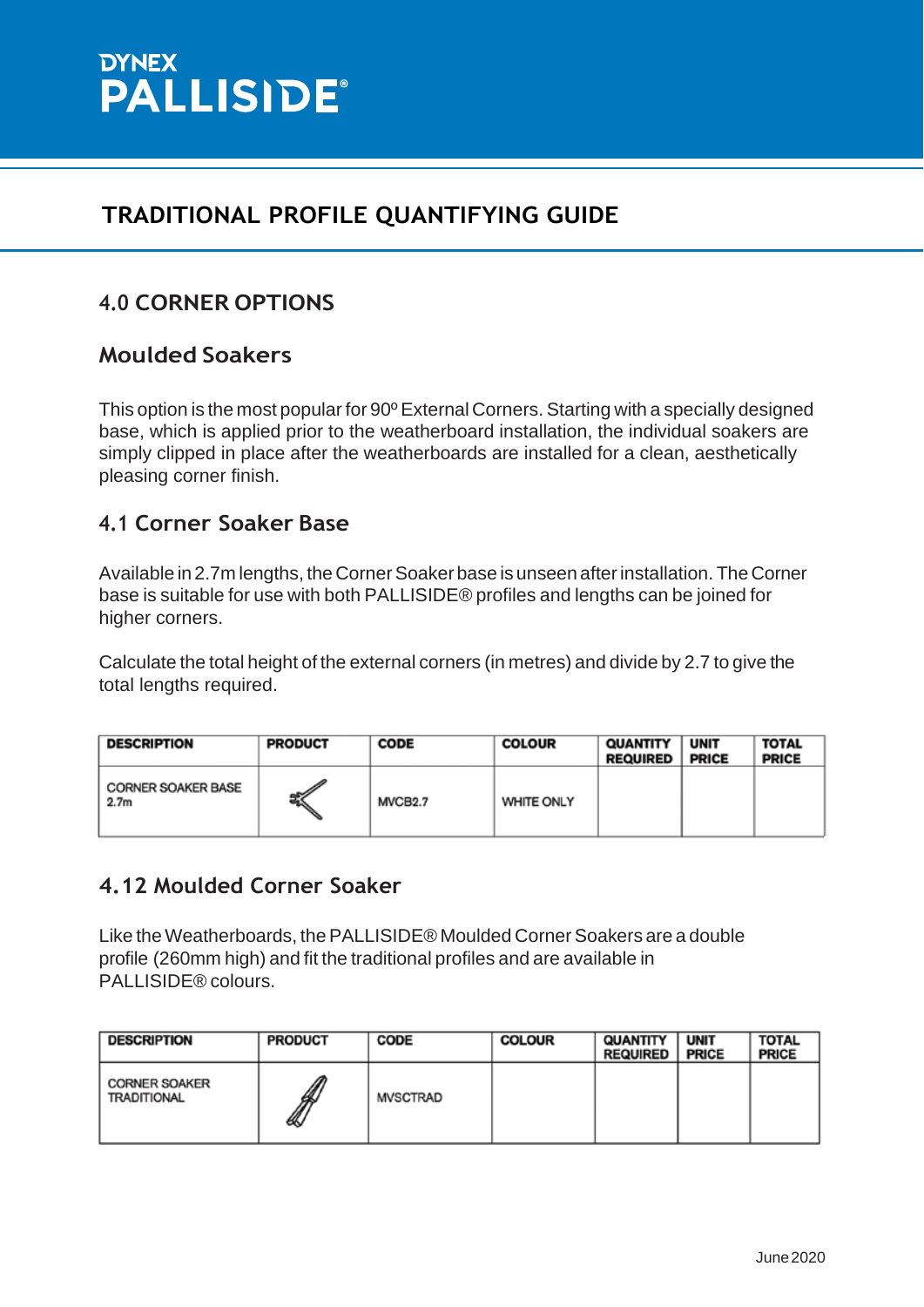

## **4.2 Internal Corner**

The one-part corner flashing is installed before the boards are put up and the boards are cut cleanly and butted to the corner to create a clean and aesthetically pleasing finish. The corner flashing is supplied in 3m lengths and is available in PALLISIDE® colours.

Calculate the total height of the Internal Corners divide by 3.0m for the total number of lengths required.

| <b>DESCRIPTION</b>             | <b>PRODUCT</b> | <b>CODE</b> | <b>COLOUR</b> | QUANTITY<br><b>REQUIRED</b> | <b>UNIT</b><br><b>PRICE</b> | <b>TOTAL</b><br><b>PRICE</b> |
|--------------------------------|----------------|-------------|---------------|-----------------------------|-----------------------------|------------------------------|
| ONE-PART INTERNAL<br>CORNER 3m | ∽<br>$\sim$    | PALC001     |               |                             |                             |                              |

#### **4.3 Boxed 90º Corner**

This is a 2-Part 90º External Corners option where the boxed look is preferred. The base is installed prior to weatherboard installation with the cap piece being installed after the weatherboards. Available in 3.6m lengths and the matching PALLISIDE® colours. (NB this option is only used as external corner).

Calculate the total height of the 135º or 45º Corner and divide by 2.7m.

| <b>DESCRIPTION</b>                                                           | <b>PRODUCT</b> | <b>CODE</b> | <b>COLOUR</b> | <b>QUANTITY</b><br><b>REQUIRED</b> | <b>UNIT</b><br><b>PRICE</b> | <b>TOTAL</b><br><b>PRICE</b> |
|------------------------------------------------------------------------------|----------------|-------------|---------------|------------------------------------|-----------------------------|------------------------------|
| CORNER 90° BOXED<br>EXTERNAL 2-PART<br>3.6 <sub>m</sub><br>External use only | ∥<br>B         | MVIE3.6     |               |                                    |                             |                              |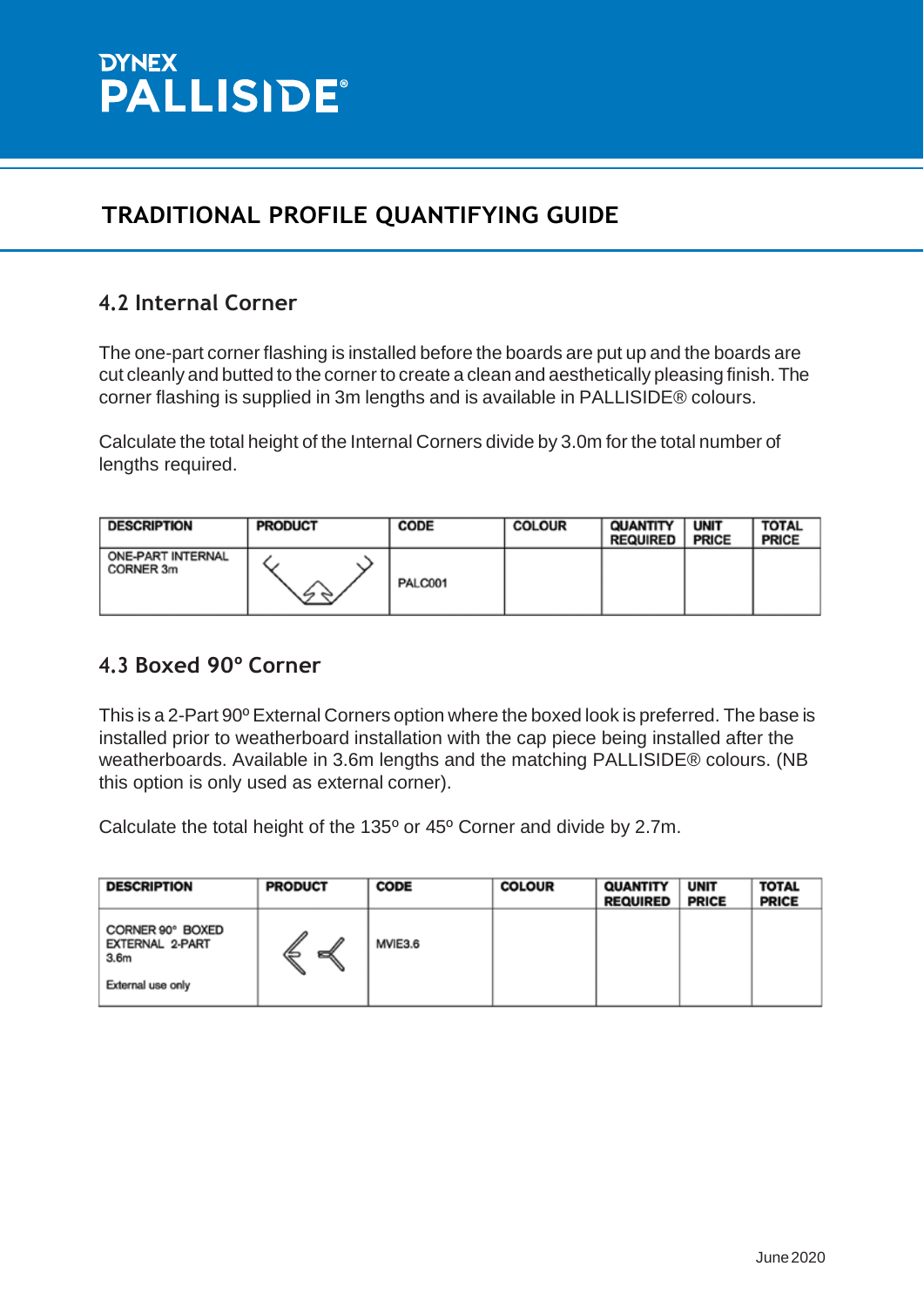

## **4.4 135º / 45º Corner**

This is a 2-Part reversible option for use at 135/45<sup>°</sup> Internal and External Corners. This option comes in a 2.7m length and in the matching PALLISIDE® colours. The base piece is installed prior to the weatherboards with the cap piece applied after.

Calculate the total height of the 135º or 45º Corner and divide by 2.7m.

| <b>DESCRIPTION</b>                                        | <b>PRODUCT</b> | <b>CODE</b> | <b>COLOUR</b> | <b>QUANTITY</b><br><b>REQUIRED</b> | <b>UNIT</b><br><b>PRICE</b> | <b>TOTAL</b><br><b>PRICE</b> |
|-----------------------------------------------------------|----------------|-------------|---------------|------------------------------------|-----------------------------|------------------------------|
| CORNER 135° BOXED<br>INT / EXT 2-PART<br>2.7 <sub>m</sub> | ದ              | MV1352.7    |               |                                    |                             |                              |

#### **5.0 WINDOW TRIMS**

#### **5.1 Under Window Finishing**

Under window low profile beads and full planted sills are available to create an attractive finish under windows. They both utilise the same base clip supplied in white only. The low profile bean is supplied in 3.6m lengths and fits between the scribers below windows and doors (drained cavity only), the full sill supplied in 4.2m lengths and overhangs the windows with the scribers trimmed to meet this. The sill is only installed below windows with the under window low profile bead installed below doors.Both finishes are available in PALLISIDE® colours.

Under Window Base Clip – calculate the total width of all joinery and divide the total by 3.6m to get the number of lengths required.

Under Window Low Profile Bead – use the same calculation of Under Window Base Clip above. Under Window Planted Sill optional finish – calculate the total width of joinery (windows only), adding 150mm per window to allow for sill overhang, divide the total by 4.2m to get the number of lengths required. Calculate the total number of windows using the planted sill, add some wastage, and use the quantity as the number of both LH and RH sill caps required.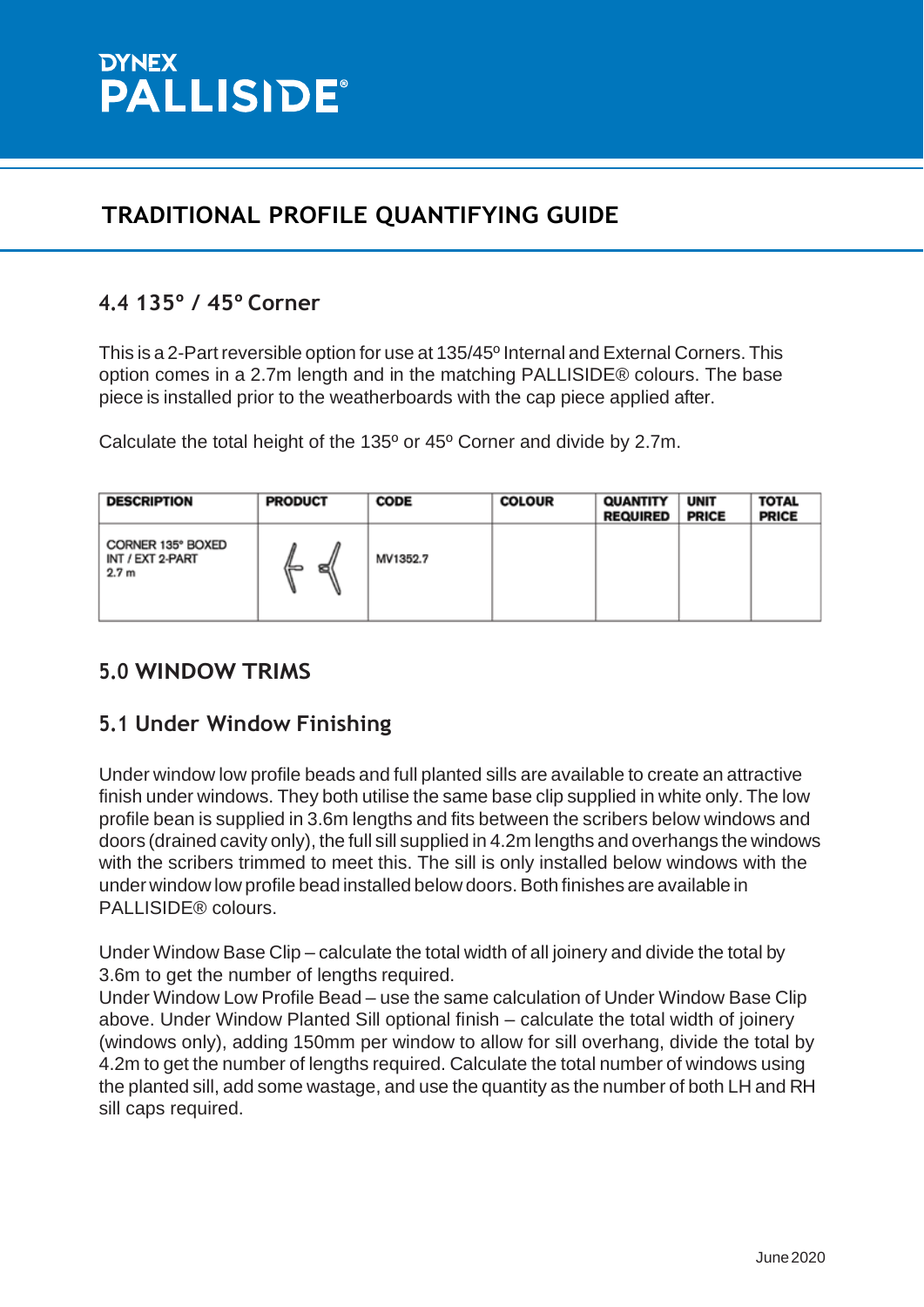# DYNEX<br>PALLISIDE®

# **TRADITIONAL PROFILE QUANTIFYING GUIDE**

## **5.1 Under Window Finishing - Continued**

| <b>DESCRIPTION</b>                                                                  | <b>PRODUCT</b>           | <b>CODE</b> | <b>COLOUR</b> | QUANTITY<br><b>REQUIRED</b> | <b>UNIT</b><br><b>PRICE</b> | <b>TOTAL</b><br><b>PRICE</b> |
|-------------------------------------------------------------------------------------|--------------------------|-------------|---------------|-----------------------------|-----------------------------|------------------------------|
| UNDER WINDOW BASE<br>CLIP WHITE 3.6m<br>(Required for both below finish<br>options) |                          | PALW001     | WHITE ONLY    |                             |                             |                              |
| UNDER WINDOW LOW<br>PROFILE BEAD 3.6M                                               | $\overline{\phantom{0}}$ | PALW002     |               |                             |                             |                              |
| (Drained cavity only. Windows and<br>doors)                                         |                          |             |               |                             |                             |                              |
| <b>UNDER WINDOW</b><br>PLANTED SILL<br>(Drained cavity and Direct for               |                          | PALW003     |               |                             |                             |                              |
| windows only)<br><b>PLANTED SILL</b><br>MOULDED END CAP RH<br>EACH                  |                          | PALWCAP RH  |               |                             |                             |                              |
| <b>PLANTED SILL</b><br>MOULDED CAP LH<br>EACH                                       | Radia y                  | PALWCAP LH  |               |                             |                             |                              |

#### **Window Jamb & Scribers**

The Window Jamb Flashing Base and Scribers are designed for use with 5mm offset windows required for Direct Fix Applications. If installing over a Drained Cavity and this finishing is preferred, a 5mm offset must be allowed for.

#### **5.2 Jamb Flashing Base**

Available in 3.6m lengths, the Jamb Flashing Base can be used with all profiles and with all scriber types listed in the scriber section. Supplied in white only as is not visible after installation is complete.

Take the total height of all openings and multiply by 2 for both sides of the openings. Divide this figure by 3.6 to determine the number of Jamb Flashing Bases required. Allow for some wastage as a new length of Jamb Flashing Base may be preferred over several joined pieces.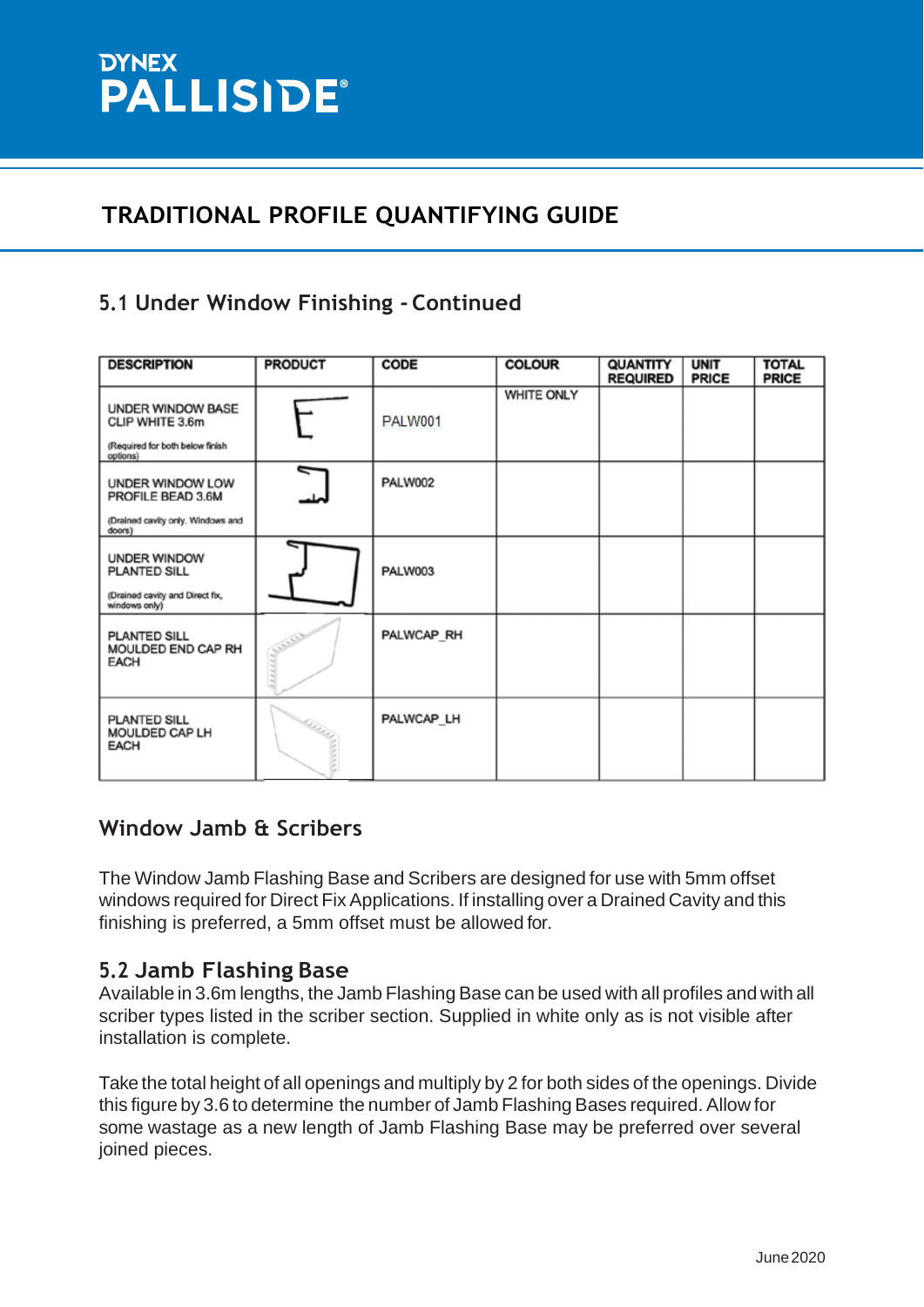## **5.2 Jamb Flashing Base - Continued**

| <b>DESCRIPTION</b>                            | <b>PRODUCT</b> | <b>CODE</b> | <b>COLOUR</b>     | <b>QUANTITY</b><br><b>REQUIRED</b> | <b>UNIT</b><br><b>PRICE</b> | <b>TOTAL</b><br><b>PRICE</b> |
|-----------------------------------------------|----------------|-------------|-------------------|------------------------------------|-----------------------------|------------------------------|
| <b>JAMB FLASHING BASE</b><br>3.6 <sub>m</sub> | <b>COOL</b>    | MVWJFB3.6   | <b>WHITE ONLY</b> |                                    |                             |                              |

## **5.3 Window Scribers**

Pre-cut solid scribers (no end plugs required) are available for the traditional board profile and are supplied handed 4.2m lengths. For SmartFit windows, the architectural scriber cap is available in 3.6m lengths and uses traditional profile end plugs to fill profile gaps.

Pre-cut scribers – calculate the total height of openings and divide this figure by 4.2 to determine the number of each hand of scribers required (note the pre-cut scribers are handed). Allow for some wastage to avoid joins in scribers and for the pre-cut scriber needing to match the exact position of the traditional board profile.

Architectural Scriber – use the figure for the jamb flash base calculated above to determine the number of scriber caps required.

| <b>DESCRIPTION</b>                                                                        | <b>PRODUCT</b> | <b>CODE</b> | <b>COLOUR</b> | QUANTITY<br><b>REQUIRED</b> | <b>UNIT</b><br><b>PRICE</b> | <b>TOTAL</b><br><b>PRICE</b> |
|-------------------------------------------------------------------------------------------|----------------|-------------|---------------|-----------------------------|-----------------------------|------------------------------|
| PRE-CUT SCRIBER<br>RIGHT HAND<br>TRADITIONAL 4.2M<br>(NO END PLUGS REQUIRED)              |                | PALWRH4 4.2 |               |                             |                             |                              |
| PRE-CUT SCRIBER<br><b>LEFT HAND</b><br><b>TRADITIONAL 4.2M</b><br>(NO END PLUGS REQUIRED) |                | PALWLH4 4.2 |               |                             |                             |                              |
| <b>ARCHITECTURAL</b><br><b>SCRIBER CAP</b><br>TRADITIONAL 3.6M<br>(SMARTFIT COMPATABLE)   | $\sim$         | SCRT001_3.6 |               |                             |                             |                              |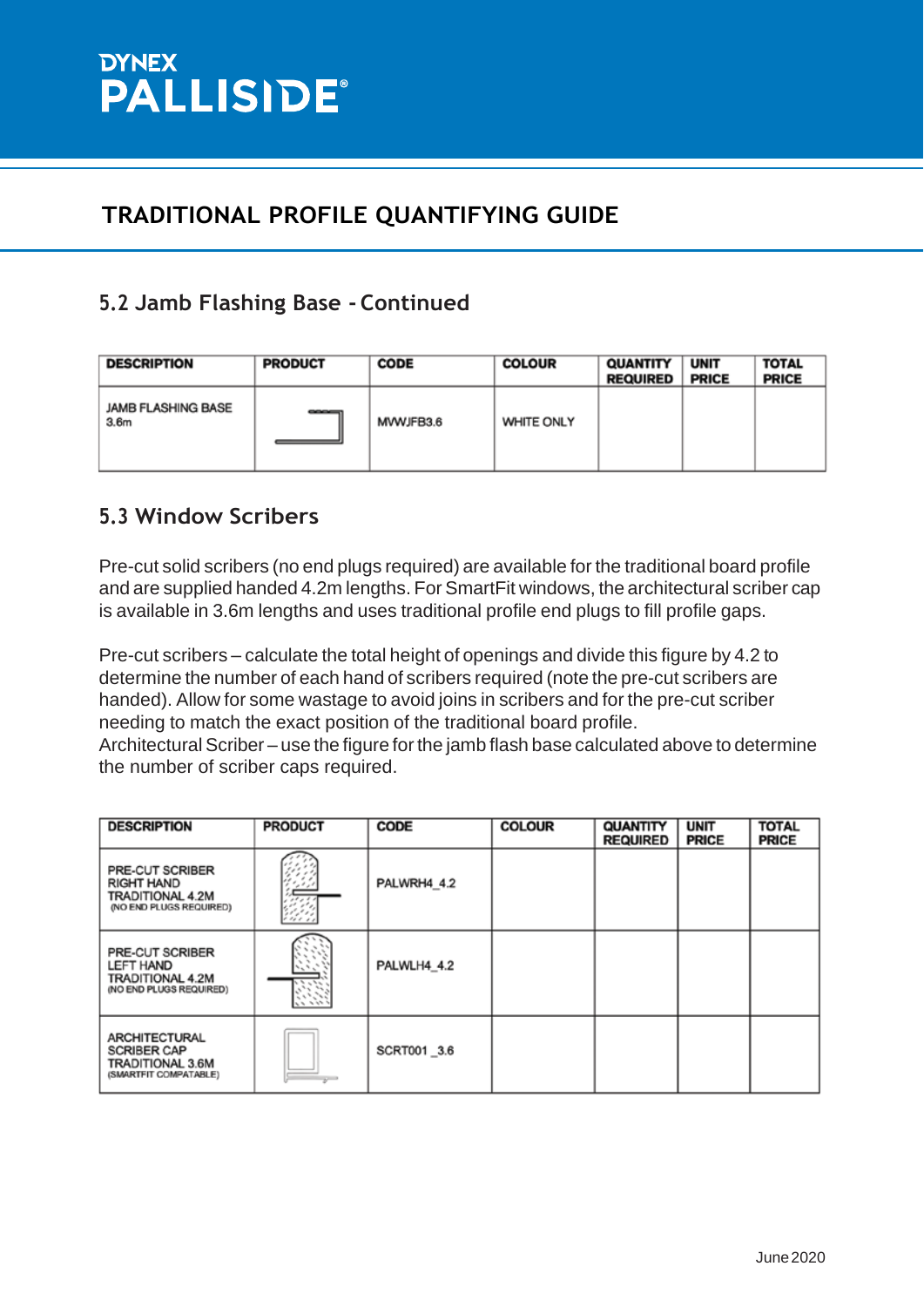

## **6.0 WINDOW ACESSORIES**

#### **6.1 End Plugs**

End Plugs are installed into the sides of external Boxed Corners, Two-Part Jointers and down the Windows/Door Jamb where architectural (SmartFit) scriber caps are used. End plugs are not required with the pre-cut solid scribers. End Plugs are required per single profile (eg 2 per weatherboard) and are available in the matching colour and profile of the Weatherboards. The End Plugs are fixed in place using Solvent Cement or MS Sealant.

Takethe total height in (in metres) of all joinery using architectural(SmartFit) scribers, external Boxed Corners, 135/45º Corners and Two-Part Jointers and multiply by 2 (to allow for both sides). Divide by 0.130 to give total number of End Plugs.

| <b>DESCRIPTION</b>                              | <b>PRODUCT</b> | CODE     | <b>COLOUR</b> | QUANTITY<br><b>REQUIRED</b> | <b>UNIT</b><br><b>PRICE</b> | <b>TOTAL</b><br><b>PRICE</b> |
|-------------------------------------------------|----------------|----------|---------------|-----------------------------|-----------------------------|------------------------------|
| <b>END PLUG</b><br>TRADITIONAL<br>(100 PER BAG) |                | MVEPTRAD |               |                             |                             |                              |

## **6.2 Foam Soffit Mould**

Available in 3.6m lengths, the Foam Soffit Mould (40 x 18mm Cornice) provides a clean finish at the Soffit line.

Calculate the total length (in metres) of the soffit line and divide by 3.6 to give the total number of lengths required.

| <b>DESCRIPTION</b>                         | <b>PRODUCT</b> | <b>CODE</b>      | <b>COLOUR</b> | <b>QUANTITY</b><br><b>REQUIRED</b> | <b>UNIT</b><br><b>PRICE</b> | <b>TOTAL</b><br><b>PRICE</b> |
|--------------------------------------------|----------------|------------------|---------------|------------------------------------|-----------------------------|------------------------------|
| <b>FOAM SOFFIT</b><br><b>MOULD</b><br>3.6M |                | <b>FMBC8.3.6</b> |               |                                    |                             |                              |

Two-Part Channel Trim can also be used as a soffit trim, particularly on Gable Ends (refer to 2.3).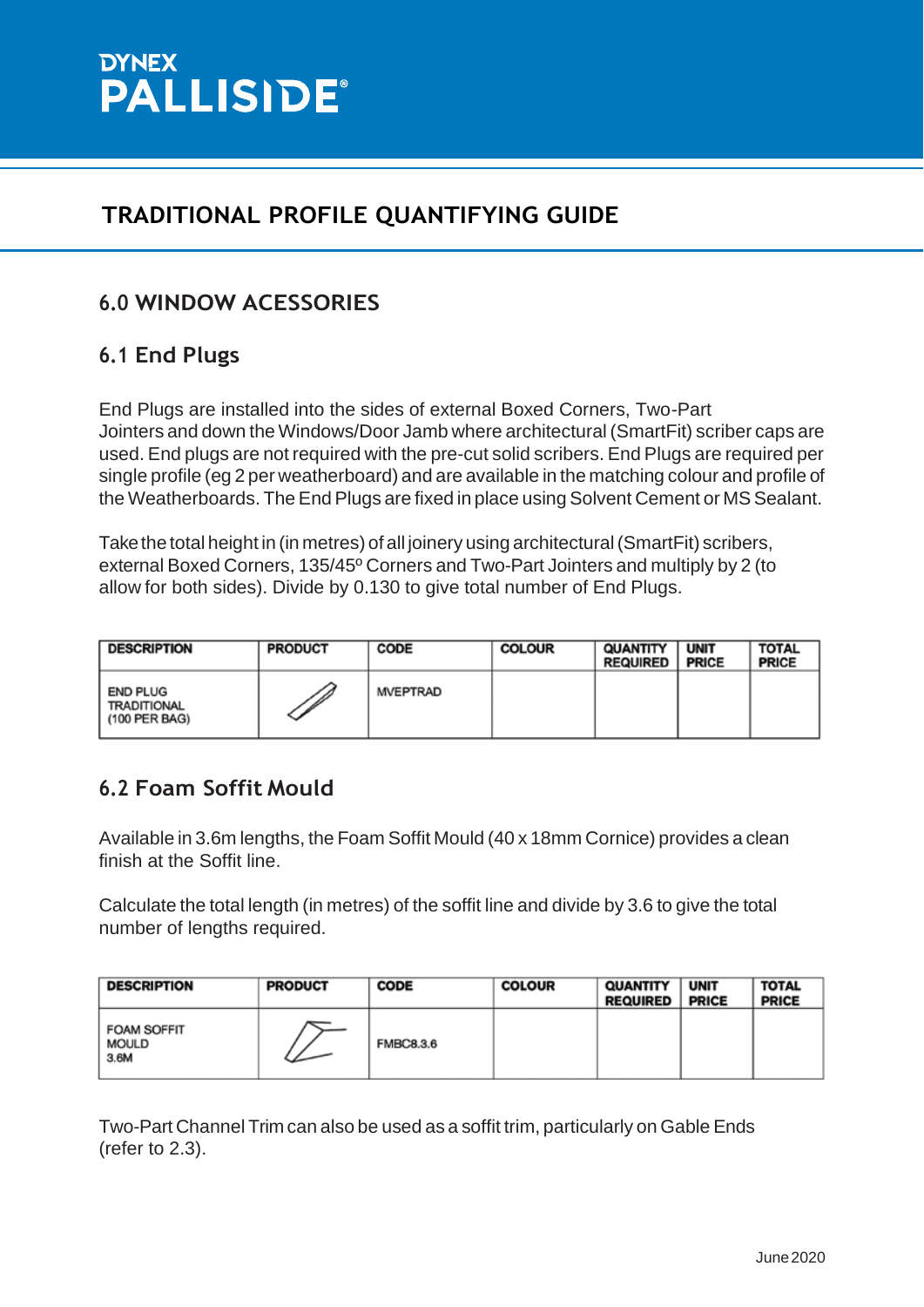

## **7.0 NAILS, FASTENERS, SOLVENT &SEALANT**

## **7.1 PALLISIDE® Nails**

Dynex recommend the use of the PALLISIDE® nails as they are specifically designed for PALLISIDE® with a smaller head than standard 40 x 2.5mm flat head nails. This ensures ease of installation as the nail head fits nicely into the weatherboard nailing groove.

As a guide allow one 5kg Box of nails for every 120 weatherboards (and accessories)

| <b>DESCRIPTION</b>                | <b>PRODUCT</b> | <b>CODE</b>       | <b>COLOUR</b> | <b>QUANTITY</b><br><b>REQUIRED</b> | <b>UNIT</b><br><b>PRICE</b> | <b>TOTAL</b><br><b>PRICE</b> |
|-----------------------------------|----------------|-------------------|---------------|------------------------------------|-----------------------------|------------------------------|
| <b>PALLISIDE NAILS</b><br>5kg BOX |                | <b>PSIDENAILS</b> |               |                                    |                             |                              |

#### **7.2 Fastfix Fasteners**

Fastfix Fasteners (Xmas Tree Fasteners) are used to hold the weatherboards in place above head flashings over joinery. Available in the matching PALLISIDE® colours and sold in packs of 50 (NB 6mm Drill Bit is required).

Allow 1 bag of Fastfix Fasteners for every 100 Weatherboards or as required.

| <b>DESCRIPTION</b>                       | <b>PRODUCT</b> | <b>CODE</b>   | <b>COLOUR</b> | <b>QUANTITY</b><br><b>REQUIRED</b> | <b>UNIT</b><br><b>PRICE</b> | <b>TOTAL</b><br><b>PRICE</b> |
|------------------------------------------|----------------|---------------|---------------|------------------------------------|-----------------------------|------------------------------|
| <b>FASTFIX FASTENERS</b><br>(50 PER PACK | --             | <b>PSF.12</b> |               |                                    |                             |                              |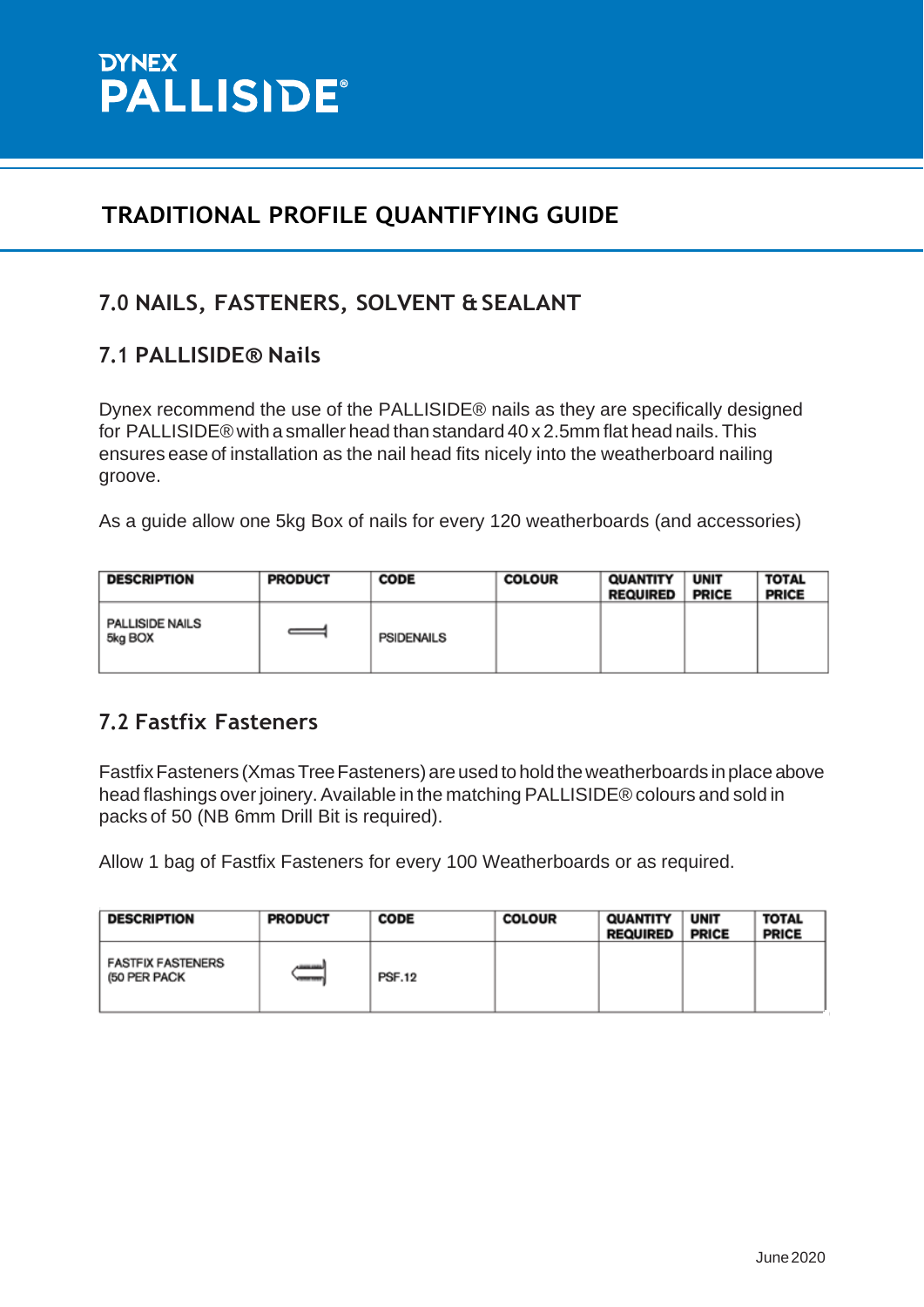

#### **7.3 Solvent Cement**

Available to match the PALLISIDE® colours, Solvent Cement is used to adhere End Plugs and Flat Soakers in place. Solvent must only be used on one side of the Flat Soaker. Note: The price for the coloured Solvent Cement is higher than theWhite.

| <b>DESCRIPTION</b>          | <b>PRODUCT</b> | <b>CODE</b> | <b>COLOUR</b> | <b>QUANTITY</b><br><b>REQUIRED</b> | <b>UNIT</b><br><b>PRICE</b> | <b>TOTAL</b><br><b>PRICE</b> |
|-----------------------------|----------------|-------------|---------------|------------------------------------|-----------------------------|------------------------------|
| SOLVENT CEMENT<br>180g TUBE |                | <b>MCS</b>  |               |                                    |                             |                              |

## **7.4 Ms Sealant**

Available to match the PALLISIDE® colours, the MS Sealant can be used as a general sealant and can be used in place of Solvent Cement to fix End Plugs and flat soakers in place.

White MS Sealants can be sourced from your local Hardware store.

| <b>DESCRIPTION</b>                   | <b>PRODUCT</b> | <b>CODE</b>  | <b>COLOUR</b> | <b>QUANTITY</b><br>REQUIRED | <b>UNIT</b><br><b>PRICE</b> | <b>TOTAL</b><br><b>PRICE</b> |
|--------------------------------------|----------------|--------------|---------------|-----------------------------|-----------------------------|------------------------------|
| <b>MS SEALANT</b><br>375ml CANNISTER |                | <b>MCMSS</b> |               |                             |                             |                              |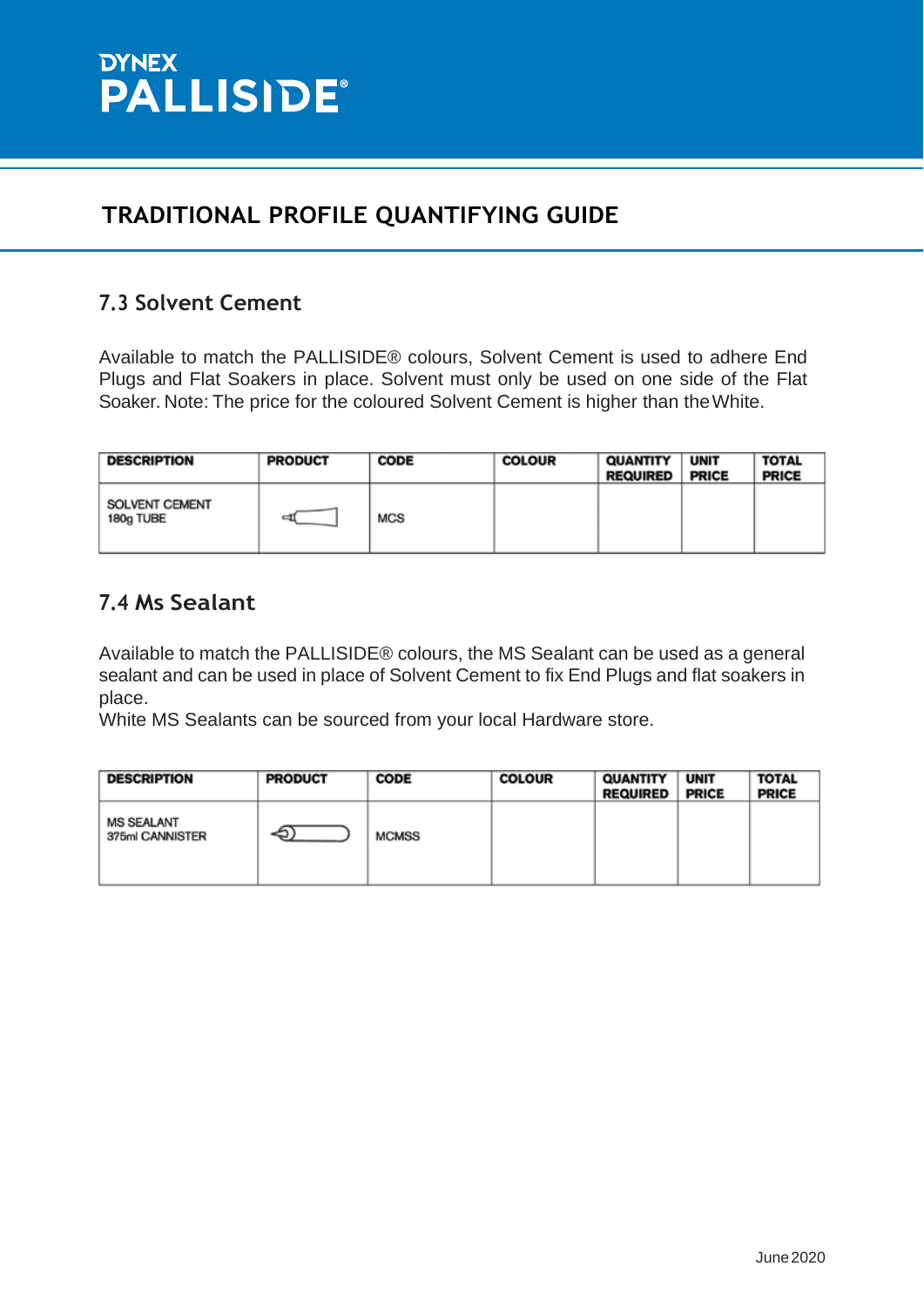

#### **SUMMARY**

## **Insert the total quantities from sections 1-8 into the table below**

| Customer:     |  |
|---------------|--|
| Order Number: |  |
| Del Address:  |  |
| Date:         |  |

**Installation** (please tick)

| <b>DRAINED CAVITY</b> | <b>DIRECT FIX</b> |
|-----------------------|-------------------|
|                       |                   |

**Colours** (please tick colour required)

| <b>WHITE</b> | <b>CALICO</b> | <b>TEA</b> | <b>RIVERSTONE</b> | <b>SLATE</b> | <b>SANDSTONE</b> |
|--------------|---------------|------------|-------------------|--------------|------------------|
|              |               |            |                   |              |                  |

#### **PALLISIDE® Traditional Weatherboards**(please tick type required)



#### **1.0 PALLISIDE® Weatherboards**

| <b>PRODUCT CODE</b> | <b>DESCRIPTION</b>                                                     | <b>QUANTITY</b> |
|---------------------|------------------------------------------------------------------------|-----------------|
| FC 6.3              | PALLISIDE® , 6.3m                                                      |                 |
| FC8                 | PALLISIDE <sup>®</sup> 8m<br><b>MTO Minimum Order Quantity applies</b> |                 |

#### **2.0 Starting Options - PALLISIDE® Accessories**

| <b>IMAGE</b> | <b>PRODUCT CODE</b> | <b>DESCRIPTION</b>         | <b>QUANTITY</b> |
|--------------|---------------------|----------------------------|-----------------|
| 2.1          | MVSWHT3.6           | STARTER STRIP WHITE 3.6m   |                 |
| 2.2          | MVCVT3.6            | CAVITY VERMIN TRAY 3.6m    |                 |
|              | CAVT020WHT3         | 20mm CAVITY CLOSER 3.0m    |                 |
| 2.3          | MV2CH3.6            | 2-PART CHANNEL 3.6m        |                 |
| 2.4          | MVCH3.6             | ONE PART CHANNEL TRIM 3.6m |                 |

#### **3.0 Jointing Options**

| <b>IMAGE</b> | <b>PRODUCT CODE</b> | <b>DESCRIPTION</b>             | <b>OUANTITY</b> |
|--------------|---------------------|--------------------------------|-----------------|
| 3.1          | <b>MVSFTRAD</b>     | <b>FLAT SOAKER TRADITIONAL</b> |                 |
| 3.2          | <b>MVJ2.7</b>       | 2-PART JOINTER 2.7m            |                 |